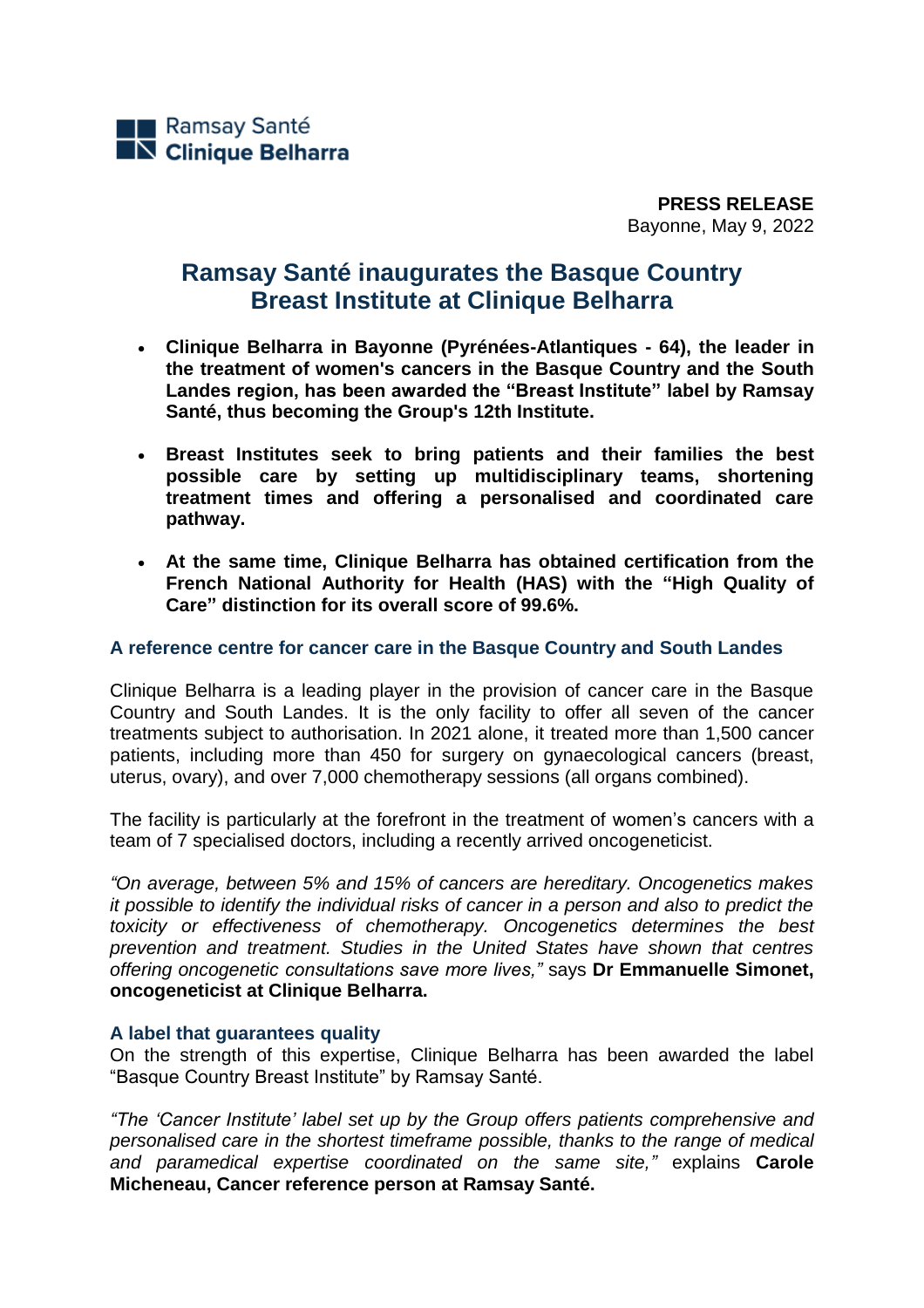The label is based on demanding specifications including:

- Rapid care in a single location (from diagnosis to follow-up appointments and treatment, at all stages of the disease).
- Easy access to rare expertise such as oncogenetics.
- Comprehensive care for the patient and her family (domestic, administrative, financial, legal, professional, etc.).
- A complete care support system (specialised beautician, psychological support, sophrology, nutrition, etc.) to improve patients' quality of life.
- Customised support for the most vulnerable patients by a care path coordinator nurse at each stage of the pathway, including after treatment. His or her role is to coordinate the various players involved (about ten in all, including specialist doctors, paramedical professionals and non-hospital practitioners).
- Access to clinical research and innovation.

As part of this certification, the Ramsay Santé group has invested 950,000 euros, enabling the clinic to increase capacity in its chemotherapy department by eight patients (+33%) and to add a dedicated consultation area.

*"This certification was made possible by the expertise of the medical teams, of course, but also by partnerships set up with local doctors, imaging centres and nonprofits, which allow us to offer patients a comprehensive and coordinated care pathway,"* explains **Nicolas Bobet, Manager of the Aquitaine Division of Ramsay Santé**.

For example, Clinique Belharra is working with CAMI Sport & Cancer and the Aviron Bayonnais Endowment Fund to implement a personalised physical activity programme adapted to patient needs. This activity is supervised by a sports therapy practitioner and a rehabilitation doctor.

The latest innovation is the result of a partnership with the company Résilience. The facility provides patients with an application that allows them to be monitored at home and maintain contact with the care team.

# **Clinique Belharra confirms its excellent level of care**

Following a certification visit that took place in November 2021, the Haute Autorité de Santé (HAS) awarded the **highest level of certification** to Clinique Belharra with a score of 99.6% for the outstanding quality and safety of its care.

This percentage is the result of an average calculated on 3 separate evaluations:

- The outcome for the patient (score of 99%).
- The care teams (score of 100%).
- The facility and its governance (score of 100%).

*"This new certification reflects the implementation of a quality improvement process for the care pathway that boosts the safety and quality of patient care. Our excellent score is due to the professionalism of the multidisciplinary teams,*